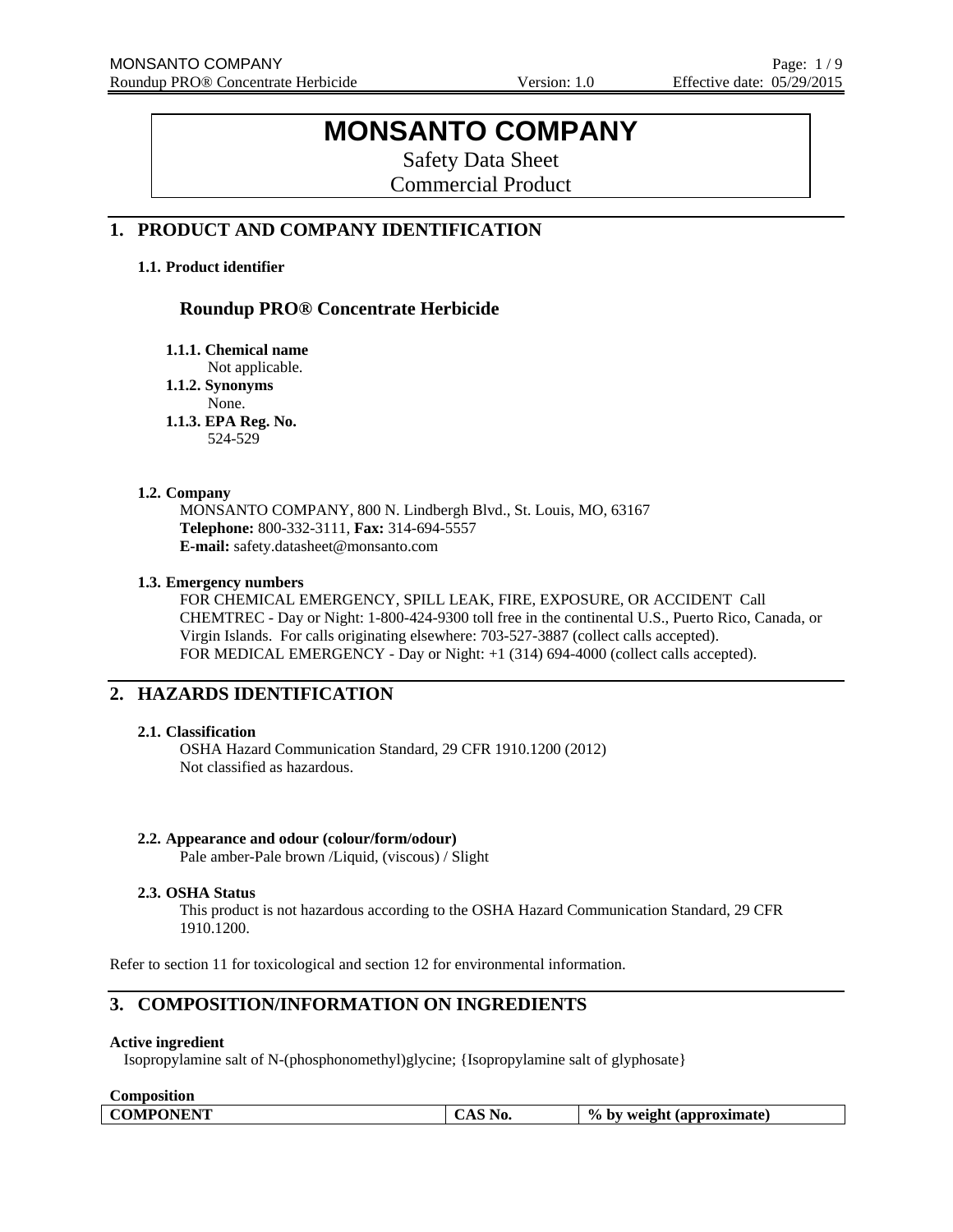| Isopropylamine salt of glyphosate | 38641-94-0 | 50.2 |
|-----------------------------------|------------|------|
| Ethoxylated tallowamine           | 61791-26-2 | 1. J |
| Other ingredients                 |            | 36.8 |

The specific chemical identity is being withheld because it is trade secret information of Monsanto Company.

## **4. FIRST AID MEASURES**

Use personal protection recommended in section 8.

## **4.1. Description of first aid measures**

- **4.1.1. Eye contact:** If in eyes, hold eye open and rinse slowly and gently for 15-20 minutes. Remove contact lenses, if present, after first 5 minutes, then continue rinsing. Call a poison control center or doctor for treatment advice.
- **4.1.2. Skin contact:** Take off contaminated clothing. Rinse skin immediately with plenty of water for 15- 20 minutes. Call a poison control center or doctor for treatment advice.
- **4.1.3. Inhalation:** If inhaled, move person to fresh air. If person is not breathing, call emergency number or ambulance, then give artificial respiration, preferably mouth-to-mouth, if possible. Call a poison control center or doctor for treatment advice.
- **4.1.4. Ingestion:** Call poison control center or doctor immediately for treatment advice. Have person sip a glass of water if able to swallow. Do not induce vomiting unless told to do so by the poison center or doctor. Do not give anything by mouth to an unconscious person.

## **4.2. Most important symptoms and effects, both acute and delayed**

- **4.2.1. Eye contact, short term:** Causes moderate but temporary eye irritation.
- **4.2.2. Skin contact, short term:** Not expected to produce significant adverse effects when recommended use instructions are followed.
- **4.2.3. Inhalation, short term:** Not expected to produce significant adverse effects when recommended use instructions are followed.
- **4.2.4. Single ingestion:** Not expected to produce significant adverse effects when recommended use instructions are followed.

#### **4.3. Indication of any immediate medical attention and special treatment needed**

**4.3.1. Advice to doctors:** This product is not an inhibitor of cholinesterase.

**4.3.2. Antidote:** Treatment with atropine and oximes is not indicated.

## **5. FIRE-FIGHTING MEASURES**

#### **5.1. Extinguishing media**

**5.1.1. Recommended**: Water, foam, dry chemical, carbon dioxide (CO2)

## **5.2. Special hazards**

## **5.2.1. Unusual fire and explosion hazards**

Minimise use of water to prevent environmental contamination. Environmental precautions: see section 6.

- **5.2.2. Hazardous products of combustion** Carbon monoxide (CO), nitrogen oxides (NOx), phosphorus oxides (PxOy)
- **5.3. Fire fighting equipment:** Self-contained breathing apparatus. Equipment should be thoroughly decontaminated after use.

## **5.4. Flash point**

Does not flash.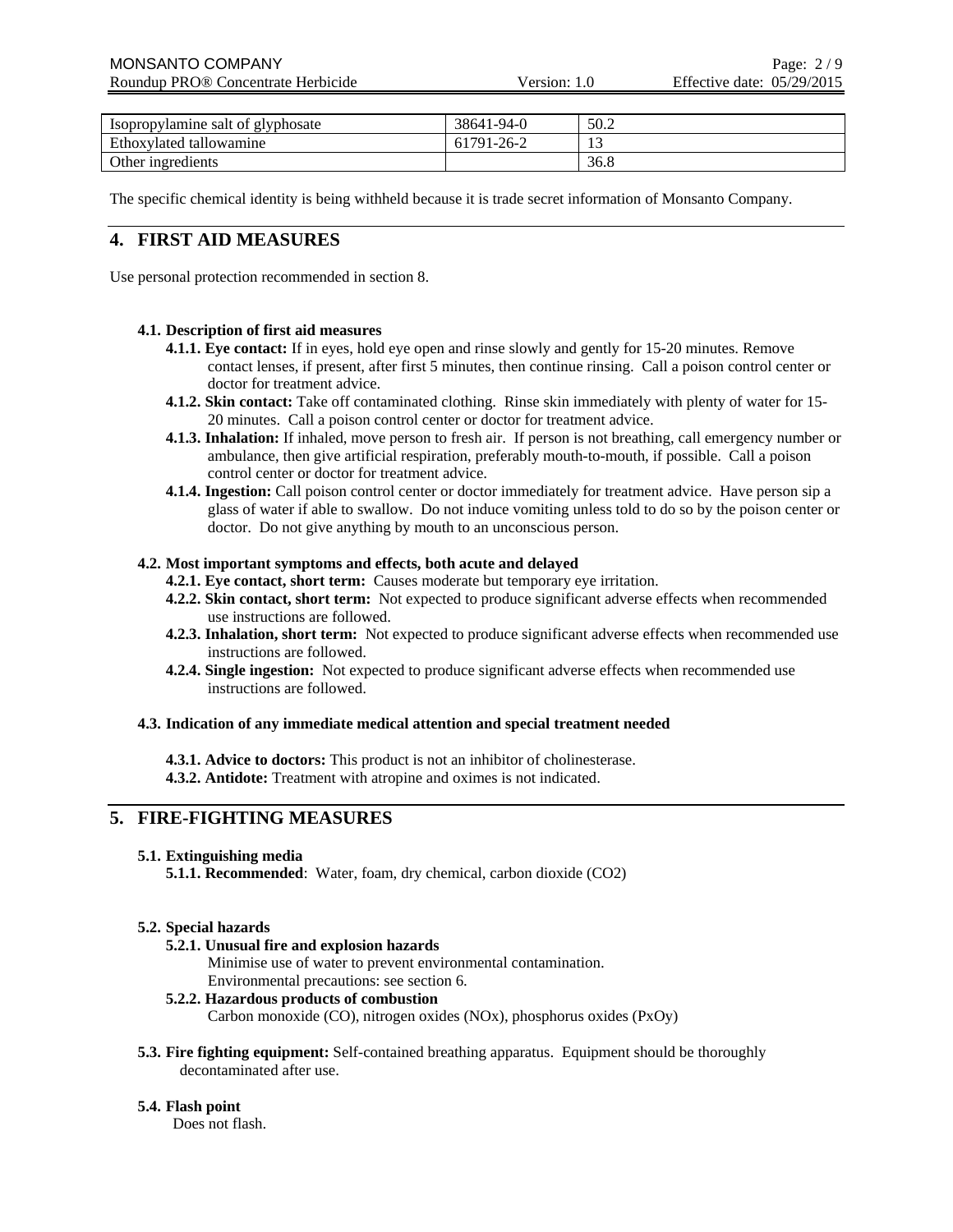## **6. ACCIDENTAL RELEASE MEASURES**

### **6.1. Environmental precautions**

SMALL QUANTITIES: Low environmental hazard. LARGE QUANTITIES: Minimise spread. Keep out of drains, sewers, ditches and water ways.

## **6.2. Methods for cleaning up**

Contain spillage with sand bags or other means. Absorb in earth, sand or absorbent material. Dig up heavily contaminated soil. Collect in containers for disposal. Refer to section 7 for types of containers. Flush residues with small quantities of water. Minimise use of water to prevent environmental contamination.

Refer to section 13 for disposal of spilled material. Use handling recommendations in Section 7 and personal protection recommendations in Section 8.

## **7. HANDLING AND STORAGE**

Good industrial practice in housekeeping and personal hygiene should be followed.

## **7.1. Precautions for safe handling**

Avoid contact with eyes, skin and clothing. When using do not eat, drink or smoke. Wash hands thoroughly after handling or contact. Wash contaminated clothing before re-use. Thoroughly clean equipment after use. Do not contaminate drains, sewers and water ways when disposing of equipment rinse water. Refer to section 13 of the safety data sheet for disposal of rinse water.

#### **7.2. Conditions for safe storage**

**Compatible materials for storage**: stainless steel, fibreglass, plastic, glass lining **Incompatible materials for storage**: unlined mild steel, galvanised steel, see section 10. Keep out of reach of children. Keep away from food, drink and animal feed. Keep only in the original container. Keep container tightly closed in a cool, well-ventilated place. Recommended maximum shelf life: 2 years.

## **8. EXPOSURE CONTROLS/PERSONAL PROTECTION**

#### **8.1. Airborne exposure limits**

| <b>Components</b>                 | <b>Exposure Guidelines</b>                                    |
|-----------------------------------|---------------------------------------------------------------|
| Isopropylamine salt of glyphosate | No specific occupational exposure limit has been established. |
| Ethoxylated tallowamine           | No specific occupational exposure limit has been established. |
| Other ingredients                 | No specific occupational exposure limit has been established. |

**8.2. Engineering controls:** No special requirement when used as recommended.

#### **8.3. Recommendations for personal protective equipment**

**8.3.1. Eye protection:** If there is significant potential for contact: Wear chemical goggles.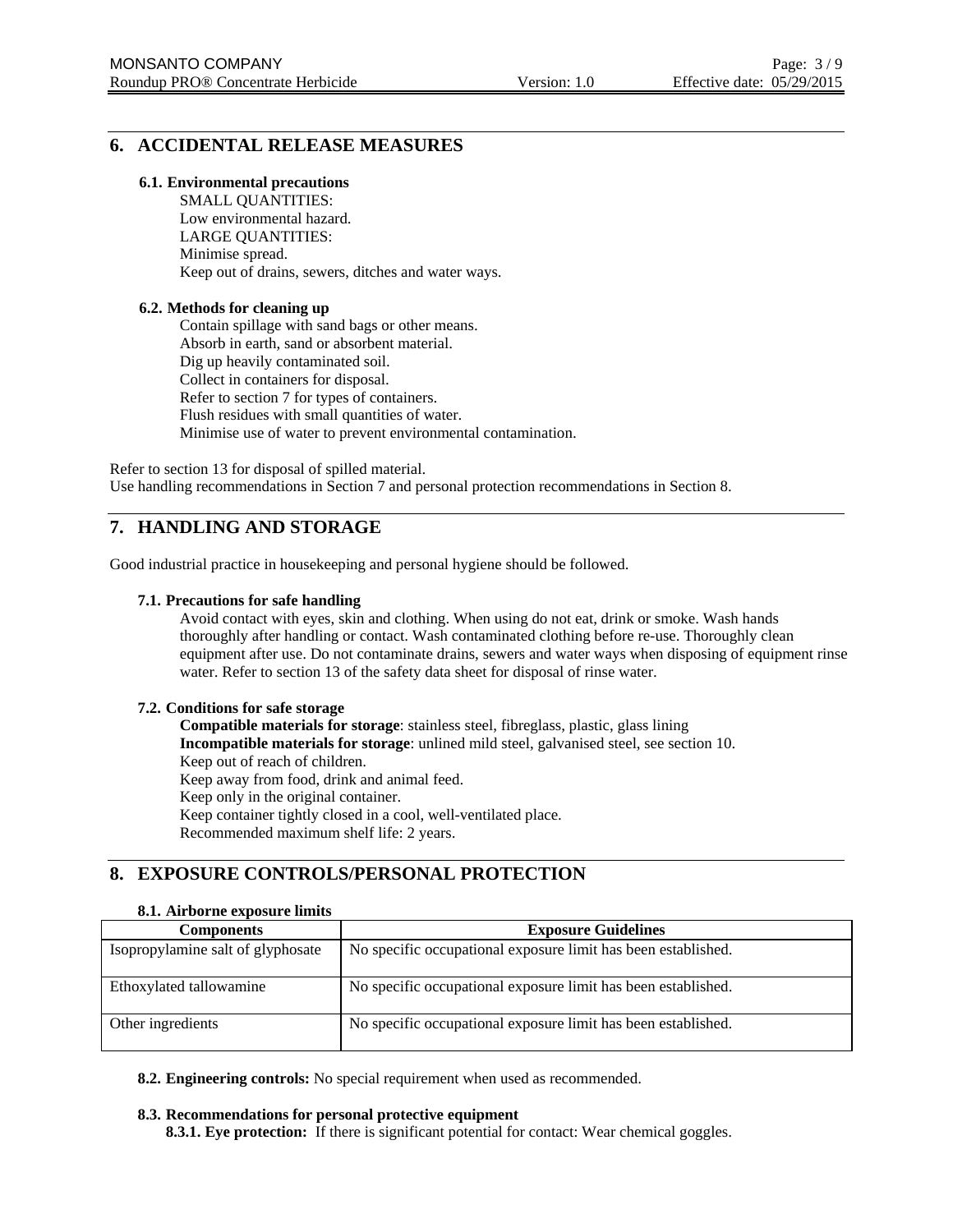**8.3.2. Skin protection:** If repeated or prolonged contact: Wear chemical resistant gloves. Applicators and other handlers must wear: Wear long sleeved shirt, long pants and shoes with socks.

**8.3.3. Respiratory protection:** No special requirement when used as recommended.

When recommended, consult manufacturer of personal protective equipment for the appropriate type of equipment for a given application.

## **9. PHYSICAL AND CHEMICAL PROPERTIES**

These physical data are typical values based on material tested but may vary from sample to sample. Typical values should not be construed as a guaranteed analysis of any specific lot or as specifications for the product.

| Colour/colour range:                            | Pale amber - Pale brown                      |
|-------------------------------------------------|----------------------------------------------|
| Odour:                                          | Slight                                       |
| Form:                                           | Liquid, (viscous)                            |
| Physical form changes (melting, boiling, etc.): |                                              |
| Melting point:                                  | Not applicable.                              |
| Boiling point:                                  | No data.                                     |
| Flash point:                                    | Does not flash.                              |
| Explosive properties:                           | No data.                                     |
| Auto ignition temperature:                      | No data.                                     |
| Self-accelerating decomposition                 | No data.                                     |
| temperature (SADT):                             |                                              |
| Oxidizing properties:                           | No data.                                     |
| Specific gravity:                               | 1.199 @ 20 °C /@ 15.6 °C                     |
| Vapour pressure:                                | No significant volatility; aqueous solution. |
| Vapour density:                                 | Not applicable.                              |
| Evaporation rate:                               | No data.                                     |
| Dynamic viscosity:                              | No data.                                     |
| Kinematic viscosity:                            | No data.                                     |
| Density:                                        | $1.199$ g/cm3                                |
| Solubility:                                     | Water: Soluble                               |
| pH:                                             | 4.8                                          |
| Partition coefficient:                          | log Pow: -3.2 @ 25 $°C$ (glyphosate)         |

## **10. STABILITY AND REACTIVITY**

## **10.1. Reactivity**

Reacts with galvanised steel or unlined mild steel to produce hydrogen, a highly flammable gas that could explode.

## **10.2. Stability**

Stable under normal conditions of handling and storage.

#### **10.3. Possibility of hazardous reactions**

Reacts with galvanised steel or unlined mild steel to produce hydrogen, a highly flammable gas that could explode.

#### **10.4.Incompatible materials**

unlined mild steel;galvanised steel;see section 10.; Compatible materials for storage: see section 7.2.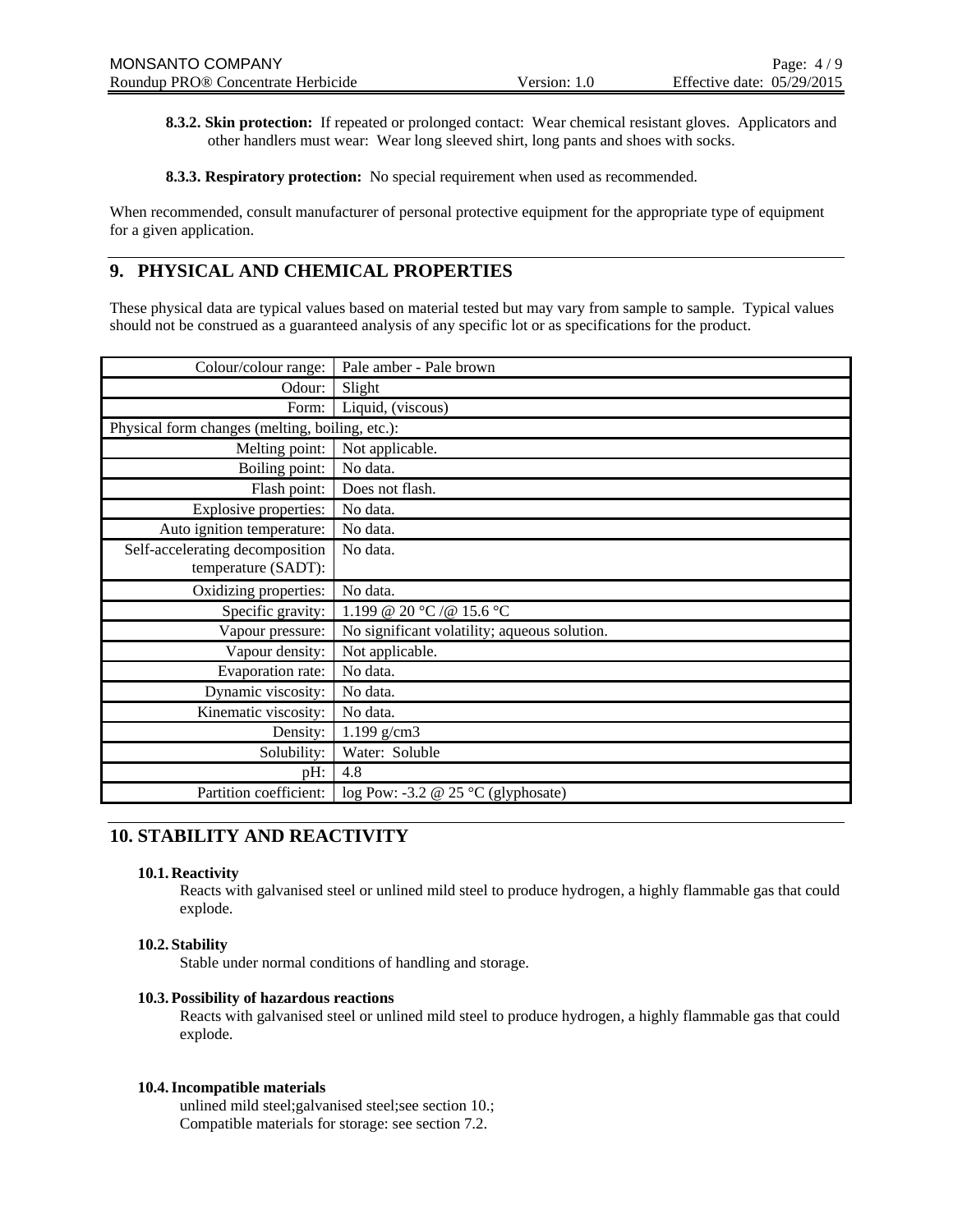## **10.5. Hazardous decomposition**

Thermal decomposition: Hazardous products of combustion: see section 5.

## **11. TOXICOLOGICAL INFORMATION**

This section is intended for use by toxicologists and other health professionals.

**Likely routes of exposure:** Skin contact, eye contact, inhalation

#### **Potential health effects**

**Eye contact, short term:** Causes moderate but temporary eye irritation. **Skin contact, short term:** Not expected to produce significant adverse effects when recommended use

instructions are followed.

**Inhalation, short term:** Not expected to produce significant adverse effects when recommended use instructions are followed.

**Single ingestion:** Not expected to produce significant adverse effects when recommended use instructions are followed.

Data obtained on similar products and on components are summarized below.

## **Similar formulation**

## **Acute oral toxicity**

**Rat, LD50**:  $> 5,000$  mg/kg body weight Practically non-toxic. **Acute dermal toxicity Rat, LD50**:  $> 5,000$  mg/kg body weight Practically non-toxic. **Skin irritation Rabbit, 6 animals, OECD 404 test**: Days to heal: 10 Primary Irritation Index (PII): 1.7/8.0

Slight irritation.

**Eye irritation**

#### **Rabbit, 6 animals, OECD 405 test**:

Days to heal: 7

## Moderate irritation.

## **Acute inhalation toxicity**

**Rat, LC50, 4 hours, aerosol**:

Practically non-toxic. No 4-hr LC50 at the maximum achievable concentration.

## **Skin sensitization**

**Guinea pig, 3-induction Buehler test**: Positive incidence: 0 % Negative. No skin sensitization

## **N-(phosphonomethyl)glycine; { glyphosate acid}**

## **Genotoxicity**

Not genotoxic.

## **Carcinogenicity**

Not carcinogenic in rats or mice.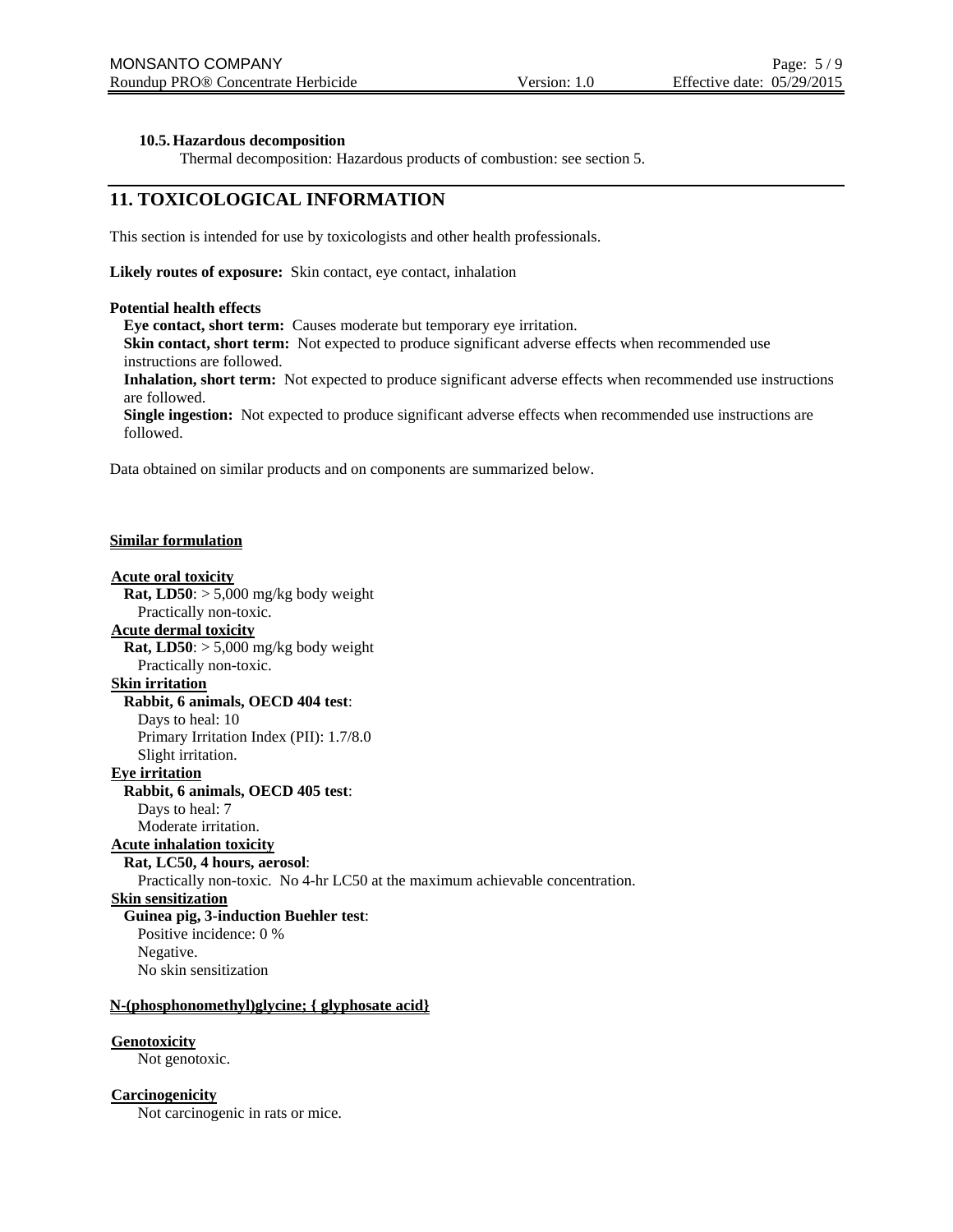## **Reproductive/Developmental Toxicity**

Developmental effects in rats and rabbits only in the presence of significant maternal toxicity. Reproductive effects in rats only in the presence of significant maternal toxicity.

## **12. ECOLOGICAL INFORMATION**

This section is intended for use by ecotoxicologists and other environmental specialists.

Data obtained on similar products and on components are summarized below.

## **Similar formulation**

## **Aquatic toxicity, fish Rainbow trout (Oncorhynchus mykiss):** Acute toxicity, 96 hours, static, LC50: 5.4 mg/L Moderately toxic. **Bluegill sunfish (Lepomis macrochirus):** Acute toxicity, 96 hours, static, LC50: 7.3 mg/L Moderately toxic. **Aquatic toxicity, invertebrates Water flea (Daphnia magna):** Acute toxicity, 48 hours, static, EC50: 11 mg/L Slightly toxic. **Avian toxicity Mallard duck (Anas platyrhynchos):** Dietary toxicity, 5 days,  $LC50$ :  $> 5,620$  mg/kg diet Practically non-toxic. **Bobwhite quail (Colinus virginianus):** Dietary toxicity, 5 days, LC50: > 5,620 mg/kg diet Practically non-toxic. **Arthropod toxicity Honey bee (Apis mellifera):** Oral/contact, 48 hours, LD50: > 100 µg/bee Practically non-toxic. **Soil organism toxicity, invertebrates Earthworm (Eisenia foetida):** Acute toxicity, 14 days,  $LC50$ :  $> 1,250$  mg/kg soil Practically non-toxic. **Similar formulation Aquatic toxicity, algae/aquatic plants Green algae (Selenastrum capricornutum):** Acute toxicity, 72 hours, static, EbC50 (biomass): 12.4 mg/L Slightly toxic. **Green algae (Selenastrum capricornutum):**

Acute toxicity, 72 hours, static, NOEC: 6.3 mg/L

## **N-(phosphonomethyl)glycine; { glyphosate acid}**

## **Bioaccumulation**

**Bluegill sunfish (Lepomis macrochirus):** Whole fish: BCF: < 1 No significant bioaccumulation is expected. **Dissipation Soil, field:**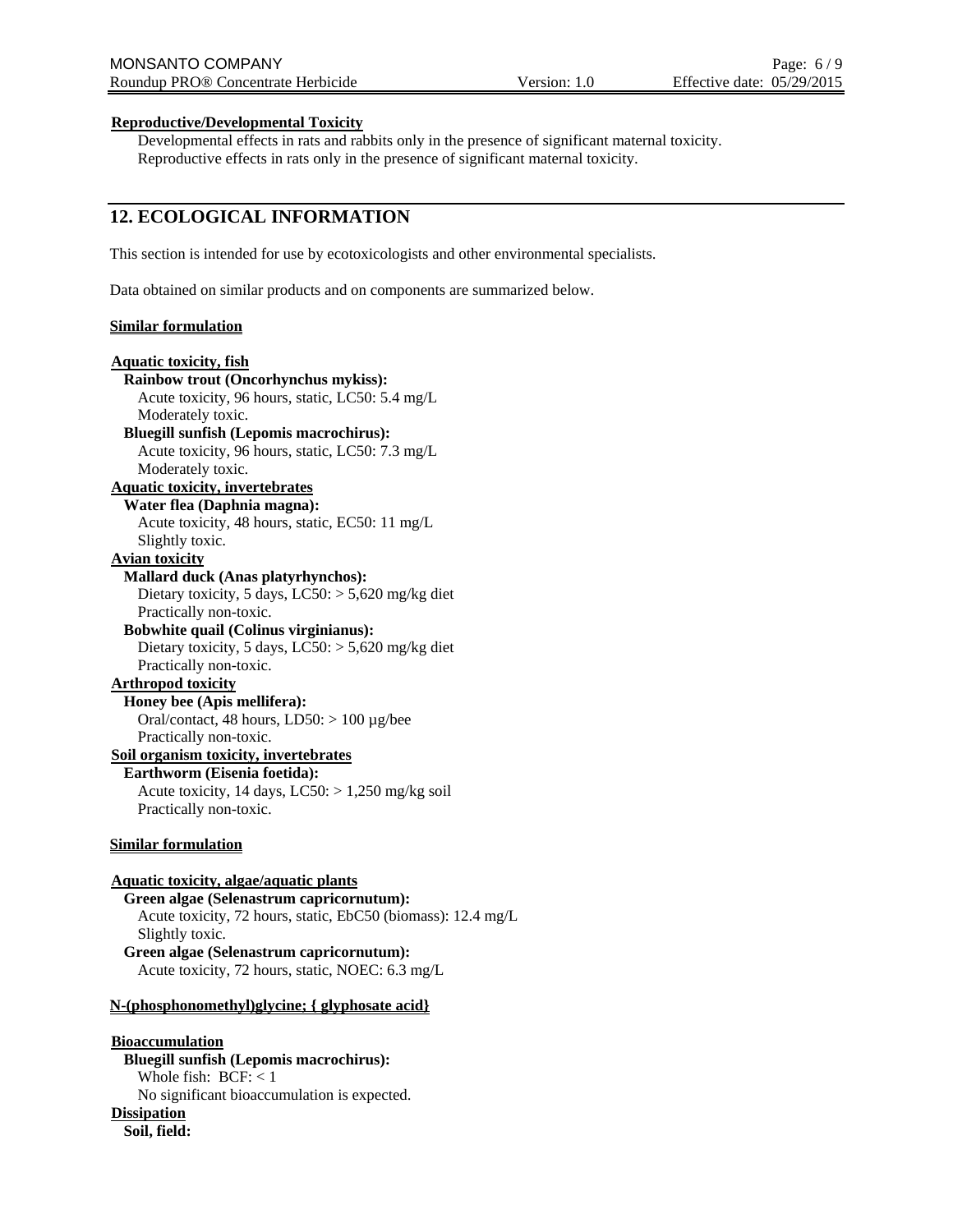Half life: 2 - 174 days Koc: 884 - 60,000 L/kg Adsorbs strongly to soil. **Water, aerobic:**

Half life: < 7 days

## **13. DISPOSAL CONSIDERATIONS**

## **13.1.Waste treatment methods**

## **13.1.1. Product**

Keep out of drains, sewers, ditches and water ways. Recycle if appropriate facilities/equipment available. Burn in proper incinerator. Follow all local/regional/national/international regulations.

## **13.1.2. Container**

See the individual container label for disposal information. Triple or pressure rinse empty containers. Pour rinse water into spray tank. Store for collection by approved waste disposal service. Recycle if appropriate facilities/equipment available. Emptied containers retain vapour and product residue. Observe all labeled safeguards until container is cleaned, reconditioned or destroyed. Follow all local/regional/national/international regulations. Do NOT re-use containers for any purpose other than for the storage of pesticides, if allowed by label.

Use handling recommendations in Section 7 and personal protection recommendations in Section 8.

## **14. TRANSPORT INFORMATION**

The data provided in this section is for information only. Please apply the appropriate regulations to properly classify your shipment for transportation.

#### **14.1. US Dept. of Transportation (DOT) Hazardous Materials Regulations (49 CFR Parts 105-180)**

| Proper Shipping Name | Not regulated for domestic ground transportation. () |
|----------------------|------------------------------------------------------|
| (Technical Name if   |                                                      |
| required):           |                                                      |

#### **14.2.IMDG Code**

| Proper Shipping Name | Not regulated for transport under IMO Regulations () |
|----------------------|------------------------------------------------------|
| (Technical Name if)  |                                                      |
| required):           |                                                      |

#### **14.3.IATA/ICAO**

| <b>Proper Shipping Name</b>   | Not regulated for transport under IATA/ICAO Regulations () |
|-------------------------------|------------------------------------------------------------|
| (Technical Name if required): |                                                            |

## **15. REGULATORY INFORMATION**

#### **15.1.Environmental Protection Agency**

#### **15.1.1. TSCA Inventory**

All components are on the US EPA's TSCA Inventory

#### **15.1.2. SARA Title III Rules**

Section 311/312 Hazard Categories: Immediate Section 302 Extremely Hazardous Substances: Not applicable. Section 313 Toxic Chemical(s): Not applicable.

#### **15.1.3. CERCLA Reportable quantity**

Not applicable.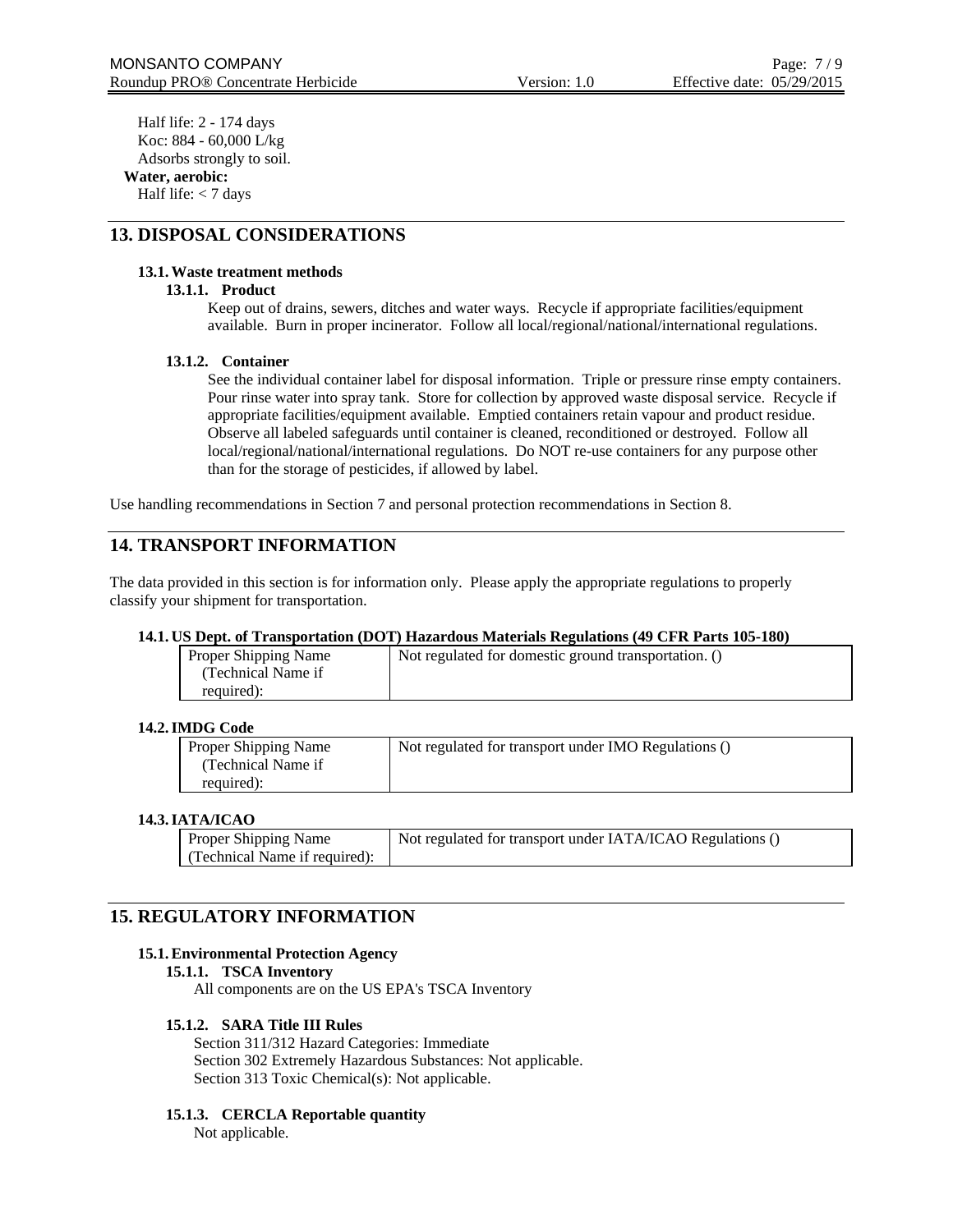## **15.1.4. Federal Insecticide, Fungicide, Rodenticide Act (FIFRA)**

This chemical is a pesticide product registered by the United States Environmental Protection Agency and is subject to certain labeling requirements under federal pesticide law. These requirements differ from the classification criteria and hazard information required for safety data sheets (SDS), and for workplace labels of non-pesticide chemicals. The hazard information required on the pesticide label is reproduced below. The pesticide label also includes other important information, including directions for use.

CAUTION! CAUSES MODERATE EYE IRRITATION

Acute oral toxicity: FIFRA category IV. Acute dermal toxicity: FIFRA category IV. Acute inhalation toxicity: FIFRA category IV. Skin irritation: FIFRA category IV. Eye irritation: FIFRA category III.Skin sensitization: No skin sensitization

## **16. OTHER INFORMATION**

The information given here is not necessarily exhaustive but is representative of relevant, reliable data. Follow all local/regional/national/international regulations. Please consult supplier if further information is needed. In this document the British spelling was applied. || Significant changes versus previous edition.

|                                                                                                             | Health | <b>Flammability</b> | Instability | <b>Additional Markings</b> |
|-------------------------------------------------------------------------------------------------------------|--------|---------------------|-------------|----------------------------|
| <b>NFPA</b>                                                                                                 |        |                     |             |                            |
| $0 =$ Minimal hazard, $1 =$ Slight hazard, $2 =$ Moderate hazard, $3 =$ Severe hazard, $4 =$ Extreme hazard |        |                     |             |                            |

Full denomination of most frequently used acronyms. BCF (Bioconcentration Factor), BOD (Biochemical Oxygen Demand), COD (Chemical Oxygen Demand), EC50 (50% effect concentration), ED50 (50% effect dose), I.M. (intramuscular), I.P. (intraperitoneal), I.V. (intravenous), Koc (Soil adsorption coefficient), LC50 (50% lethality concentration), LD50 (50% lethality dose), LDLo (Lower limit of lethal dosage), LEL (Lower Explosion Limit), LOAEC (Lowest Observed Adverse Effect Concentration), LOAEL (Lowest Observed Adverse Effect Level), LOEC (Lowest Observed Effect Concentration), LOEL (Lowest Observed Effect Level), MEL (Maximum Exposure limit), MTD (Maximum Tolerated Dose), NOAEC (No Observed Adverse Effect Concentration), NOAEL (No Observed Adverse Effect Level), NOEC (No Observed Effect Concentration), NOEL (No Observed Effect Level), OEL (Occupational Exposure Limit), PEL (Permissible Exposure Limit), PII (Primary Irritation Index), Pow (Partition coefficient n-octanol/water), S.C. (subcutaneous), STEL (Short-Term Exposure Limit), TLV-C (Threshold Limit Value-Ceiling), TLV-TWA (Threshold Limit Value - Time Weighted Average), UEL (Upper Explosion Limit)

This Material Safety Data Sheet (MSDS) serves different purposes than and DOES NOT REPLACE OR MODIFY THE EPA-APPROVED PRODUCT LABELING (attached to and accompanying the product container). This MSDS provides important health, safety, and environmental information for employers, employees, emergency responders and others handling large quantities of the product in activities generally other than product use, while the labeling provides that information specifically for product use in the ordinary course. Use, storage and disposal of pesticide products are regulated by the EPA under the authority of the Federal Insecticide, Fungicide, and Rodenticide Act (FIFRA) through the product labeling, and all necessary and appropriate precautionary, use, storage, and disposal information is set forth on that labeling. It is a violation of federal law to use a pesticide product in any manner not prescribed on the EPA-approved label.

Although the information and recommendations set forth herein (hereinafter "Information") are presented in good faith and believed to be correct as of the date hereof, MONSANTO Company or any of its subsidiaries makes no representations as to the completeness or accuracy thereof. Information is